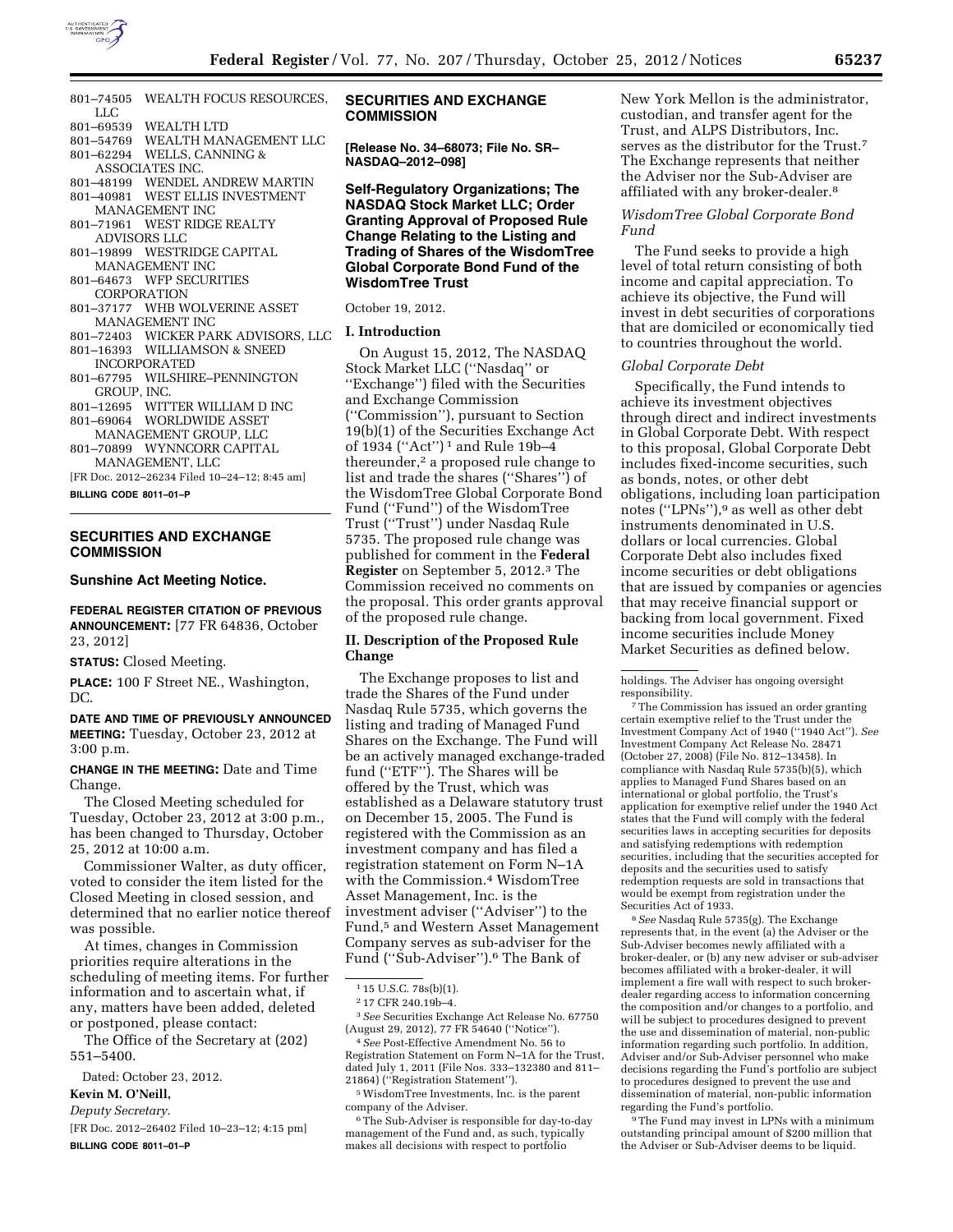Fixed income securities do not include derivatives.

Under normal circumstances,<sup>10</sup> the Fund will invest at least 80% of its net assets in Global Corporate Debt that are fixed income securities. The Fund intends to provide exposure across geographic regions and countries worldwide, including: North America, South America, Asia, Australia and New Zealand, Latin America, Europe, Africa, and the Middle East. The Fund intends to invest primarily in countries with developed markets in corporate debt. The Fund intends to invest up to 25% of its assets in emerging market countries, though this may change from time to time in response to economic events and changes to the credit ratings of the Global Corporate Debt of such countries.11 The Fund's credit exposures are consistently monitored from a risk perspective, and may be modified, reduced, or eliminated. The Fund's exposure to any single issuer generally will be limited to 10% of the Fund's assets. The percentage of the Fund's assets in a specific region, country, or issuer will change from time to time. The Fund's exposure to any one country (other than the United States) generally will be limited to 30% of the Fund's assets, though this percentage may change from time to time in response to economic events and

11According to the Adviser, while there is no universally accepted definition of what constitutes an ''emerging market,'' in general, emerging market countries are characterized by developing commercial and financial infrastructure with significant potential for economic growth and increased capital market participation by foreign investors. The Adviser and Sub-Adviser look at a variety of commonly-used factors when determining whether a country is an ''emerging'' market. In general, the Adviser and Sub-Adviser consider a country to be an emerging market if: (1) it is either (a) classified by the World Bank in the lower middle or upper middle income designation for one of the past 5 years (*i.e.,* per capita gross national product of less than U.S. \$9,385), (b) has not been a member of OECD for the past five years or (c) classified by the World Bank as high income and a member in OECD in each of the last five years, but with a currency that has been primarily traded on a non-delivered basis by offshore investors (*e.g.,* Korea and Taiwan); and (2) the country's debt market is considered relatively accessible by foreign investors in terms of capital flow and settlement considerations. This definition could be expanded or exceptions made depending on the evolution of market and economic conditions.

changes to the credit ratings of the Global Corporate Debt of such countries.

The universe of Global Corporate Debt currently includes securities that are rated ''investment grade'' as well as "non-investment grade."<sup>12</sup> The Fund intends to provide a broad exposure to Global Corporate Debt and therefore will invest in both investment grade and non-investment grade securities. The Fund intends to have 55% or more of its assets invested in investment grade securities, though this percentage may change in response to economic events and changes to the credit ratings of such issuers. Within the non-investment grade category, some issuers and instruments are considered to be of lower credit quality and at higher risk of default. In order to limit its exposure to these more speculative credits, the Fund will not invest more than 15% of its assets in securities rated B or below by Moody's, or equivalently rated by S&P or Fitch. The Fund does not intend to invest in unrated securities. However, it may do so to a limited extent, such as where a rated security becomes unrated, if such security is determined by the Adviser and Sub-Adviser to be of comparable quality. In determining whether a security is of ''comparable quality,'' the Adviser and Sub-Adviser will consider, for example, whether the issuer of the security has issued other rated securities.

The Fund will invest only in corporate bonds that the Adviser or Sub-Adviser deems to be sufficiently liquid. The Fund will only buy performing debt securities and not distressed debt. Generally, a corporate bond must have \$200 million or more par amount outstanding and significant par value traded to be considered as an eligible investment. Economic and other conditions may lead to a decrease in the average par amount outstanding of bond issuances. Therefore, although the Fund does not intend to do so, the Fund may invest up to 5% of its net assets in corporate bonds with less than \$200 million par amount outstanding if (1) The Adviser or Sub-Adviser deems such security to be sufficiently liquid based on its analysis of the market for such security (for example, broker-dealer quotations or trading history of the security or other securities issued by the

issuer), (2) such investment is deemed by the Adviser or Sub-Adviser to be in the best interest of the Fund, and (3) such investment is deemed consistent with the Fund's goal of providing exposure to a broad range of countries and issuers.

The Fund may invest in Global Corporate Debt with effective or final maturities of any length but will seek to keep the average effective duration of its portfolio between two and ten years under normal market conditions. Effective duration is an indication of an investment's interest rate risk or how sensitive an investment or a fund is to changes in interest rates. Generally, a fund or instrument with a longer effective duration is more sensitive to interest rate fluctuations, and, therefore, more volatile, than a fund with a shorter effective duration. The Fund's actual portfolio duration may be longer or shorter depending on market conditions.

The Fund intends to invest in Global Corporate Debt of at least 13 nonaffiliated issuers and will not concentrate 25% or more of the value of its total assets (taken at market value at the time of each investment) in any one industry, as that term is used in the 1940 Act (except that this restriction does not apply to obligations issued by the U.S. government or their respective agencies and instrumentalities or government-sponsored enterprises).

#### *Money Market Securities*

The Fund intends to invest in Money Market Securities in order to help manage cash flows in and out of the Fund, such as in connection with payment of dividends or expenses, to satisfy margin requirements, to provide collateral, or to otherwise back investments in derivative instruments. Under normal circumstances,<sup>13</sup> the Fund may invest up to 25% of its net assets in Money Market Securities, although it may exceed this amount where the Adviser or Sub-Adviser deems such investment to be necessary or advisable, due to market conditions. For these purposes, ''Money Market Securities'' include: short-term, high quality obligations issued or guaranteed by the U.S. Treasury or the agencies or instrumentalities of the U.S. government; short-term, high quality securities issued or guaranteed by non-U.S. governments, agencies and instrumentalities; repurchase agreements backed by U.S. government and non-U.S. government securities; money market mutual funds; and deposit and other obligations of U.S.

<sup>10</sup>The term ''under normal circumstances'' includes, but is not limited to, the absence of extreme volatility or trading halts in the fixed income markets or the financial markets generally; operational issues causing dissemination of inaccurate market information; or force majeure type events such as systems failure, natural or manmade disaster, act of God, armed conflict, act of terrorism, riot or labor disruption, or any similar intervening circumstance.

<sup>&</sup>lt;sup>12</sup>The Exchange states that the Adviser will interpret ''investment grade'' for purposes of this proposal to mean securities rated in the Baa/BBB categories or above by one or more nationally recognized securities rating organizations (''NRSROs''). If a security is rated by multiple NRSROs and receives different ratings, the Fund will treat the security as being rated in the highest rating category received from an NRSRO. Rating categories may include sub-categories or gradations indicating relative standing.  $\frac{1}{3}$  and  $\frac{1}{3}$  *See* note 10, *supra*.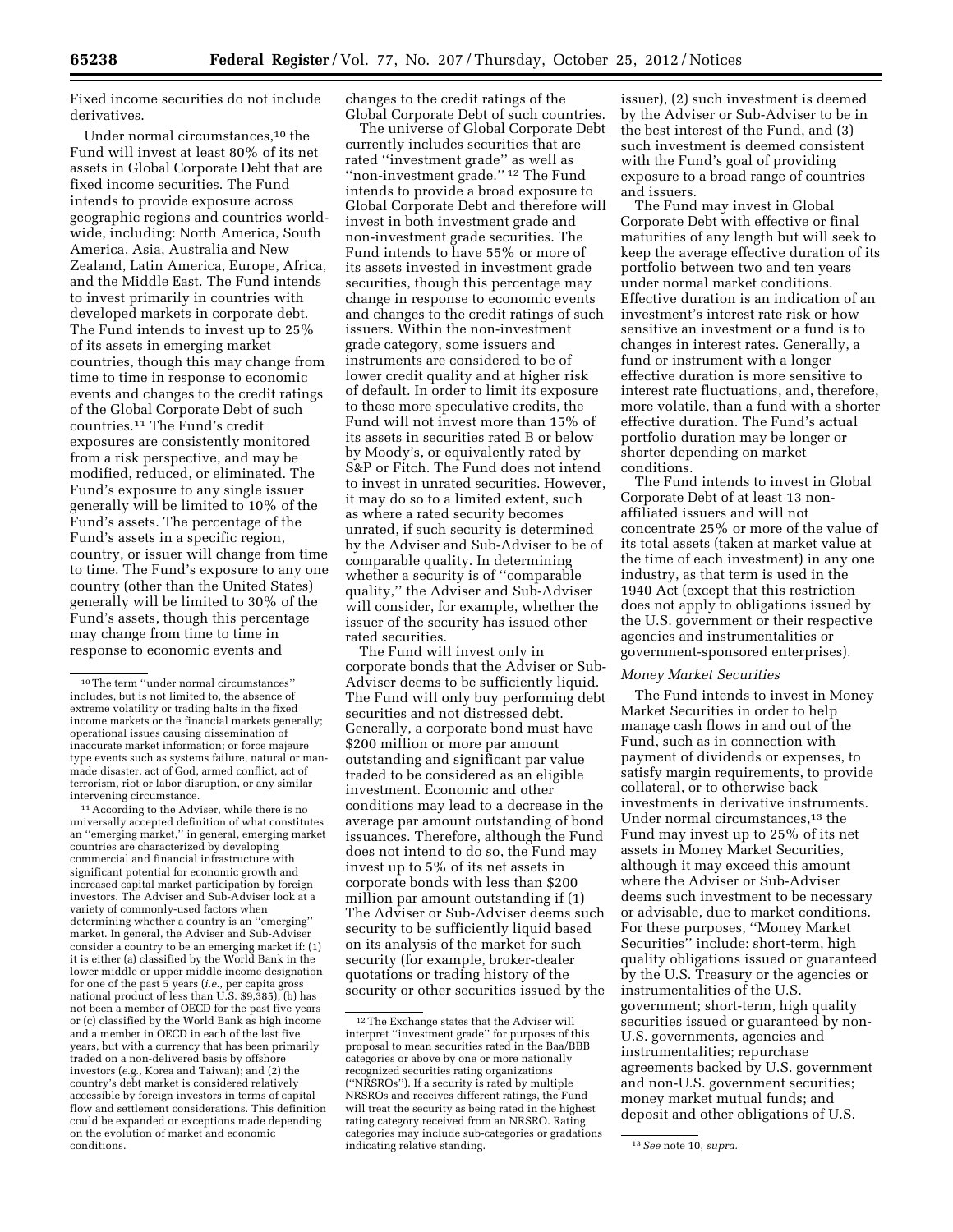and non-U.S. banks and financial institutions. All Money Market Securities acquired by the Fund will be rated investment grade,<sup>14</sup> except that the Fund may invest in unrated Money Market Securities that are deemed by the Adviser or Sub-Adviser to be of comparable quality to money market securities rated investment grade.

The Fund Reserves the right to invest in U.S. government securities, money market instruments, and cash, without limitation, as determined by the Adviser or Sub-Adviser in response to adverse market, economic, political, or other conditions. The Fund may also ''hedge'' or minimize its exposure to one or more foreign currencies in response to such conditions. In the event the Fund engages in these temporary defensive strategies that are inconsistent with its investment strategies, the Fund's ability to achieve its investment objectives may be limited.

## *Derivative Instruments and Other Investments*

The Fund may use derivative instruments that are fully-collateralized as part of its investment strategy. Examples of derivative instruments include forward currency contracts, interest rate swaps, total return swaps, credit linked notes, and combinations of investments that provide similar exposure to local currency debt, such as investment in U.S. dollar denominated bonds combined with forward currency positions or swaps.15 Forward currency contracts and swap positions can be incorporated with bonds denominated in non-U.S. currencies to hedge bond exposures back into U.S. dollars. Conversely, forward currency contracts and swap positions can be implemented in combination with U.S. dollar denominated bonds to create local currency bond exposures. Additionally, the Fund's use of forward contracts and swaps will be combined with investments in short-term, high quality U.S. money market instruments in a manner designed to provide exposure to similar investments in local currency deposits.16

The Fund expects that no more than 20% of the value of the Fund's net assets will be invested in derivative instruments. Such investments will be consistent with the Fund's investment objective and will not be used to enhance leverage. For example, the Fund may engage in swap transactions that provide exposure to corporate debt or interest rates. The Fund also may buy or sell listed currency futures contracts.17

With respect to certain kinds of derivative transactions entered into by the Fund that involve obligations to make future payments to third parties, including, but not limited to, futures and forward contracts, swap contracts, the purchase of securities on a whenissued or delayed delivery basis, or reverse repurchase agreements, the Fund, in accordance with applicable federal securities laws, rules, and interpretations thereof, will ''set aside'' liquid assets, or engage in other measures to ''cover'' open positions with respect to such transactions.

The Fund may engage in foreign currency transactions, and may invest directly in foreign currencies in the form of bank and financial institution deposits, and certificates of deposit denominated in a specified non-U.S. currency. The Fund may enter into forward currency contracts in order to ''lock in'' the exchange rate between the currency it will deliver and the currency

 $^{\rm 17}\!$  The exchange-listed futures contracts in which the Fund may invest will be listed on exchanges in the U.S., London, Hong Kong, or Singapore. Each of the United Kingdom's primary financial markets regulator, the Financial Services Authority, Hong Kong's primary financial markets regulator, the Securities and Futures Commission, and Singapore's primary financial markets regulator, the Monetary Authority of Singapore, are signatories to the International Organization of Securities Commissions (''IOSCO'') Multilateral Memorandum of Understanding (''MMOU''), which is a multiparty information sharing arrangement among financial regulators. Both the Commission and the Commodity Futures Trading Commission are signatories to the IOSCO MMOU.

it will receive for the duration of the contract.18

The Fund may hold up to an aggregate amount of 15% of its net assets in illiquid securities (calculated at the time of investment), including (1) Rule 144A securities and (2) loan interests (such as loan participations and assignments, but not including LPNs). The Fund will monitor its portfolio liquidity on an ongoing basis to determine whether, in light of current circumstances, an adequate level of liquidity is being maintained, and will consider taking appropriate steps in order to maintain adequate liquidity if through a change in values, net assets, or other circumstances, more than 15% of the Fund's net assets are held in illiquid securities. Illiquid securities include securities subject to contractual or other restrictions on resale and other instruments that lack readily available markets as determined in accordance with Commission staff guidance.

The Fund will not invest in any non-U.S. equity securities. In addition, the Fund intends to qualify each year as a regulated investment company (''RIC'') under Subchapter M of the Internal Revenue Code of 1986, as amended.

Additional information regarding the Shares and the Fund, including investment strategies, risks, creation and redemption procedures, fees, portfolio holdings disclosure policies, availability of Fund values and other information, and distributions and taxes, among other things, can be found in the Notice and/or Registration Statement, as applicable.19

## **III. Discussion and Commission Findings**

The Commission has carefully reviewed the proposed rule change and finds that it is consistent with the requirements of Section 6 of the Act 20 and the rules and regulations thereunder applicable to a national securities exchange.<sup>21</sup> In particular, the Commission finds that the proposal is consistent with Section 6(b)(5) of the

19*See supra* notes 3 and 4, and accompanying text, respectively.

20 15 U.S.C. 78f.

21 In approving this proposed rule change, the Commission has considered the proposed rule's impact on efficiency, competition, and capital formation. *See* 15 U.S.C. 78c(f).

<sup>14</sup>The term ''investment grade,'' for purposes of Money Market Securities only, means securities rated A1 or A2 by one or more NRSROs.

<sup>15</sup>To the extent practicable, the Fund will invest in swaps cleared through the facilities of a centralized clearing house. The Fund may also invest in Money Market Securities that may serve as collateral for the futures contracts and swap agreements.

<sup>16</sup>The Adviser or Sub-Adviser will also attempt to mitigate the Fund's credit risk by transacting only with large, well-capitalized institutions using measures designed to determine the creditworthiness of the counterparty. The Adviser or Sub-Adviser will take various steps to limit

counterparty credit risk which will be described in the Registration Statement. The Fund will enter into swap agreements only with financial institutions that meet certain credit quality standards and monitoring policies. The Fund may also use various techniques to minimize credit risk, including early termination or reset and payment, using different counterparties, and limiting the net amount due from any individual counterparty. The Fund generally will collateralize swap agreements with cash and/or certain securities. Such collateral will generally be held for the benefit of the counterparty in a segregated tri-party account at the custodian to protect the counterparty against non-payment by the Fund. In the event of a default by the counterparty, and the Fund is owed money in the swap transaction, the Fund will seek withdrawal of the collateral from the segregated account and may incur certain costs exercising its right with respect to the collateral.

<sup>18</sup>The Fund will invest only in currencies, and instruments that provide exposure to such currencies, which have significant foreign exchange turnover and are included in the Bank for International Settlements Triennial Central Bank Survey, December 2010 (''BIS Survey''). The Fund may invest in currencies, and instruments that provide exposure to such currencies, selected from the top 40 currencies (as measured by percentage share of average daily turnover for the applicable month and year) included in the BIS Survey.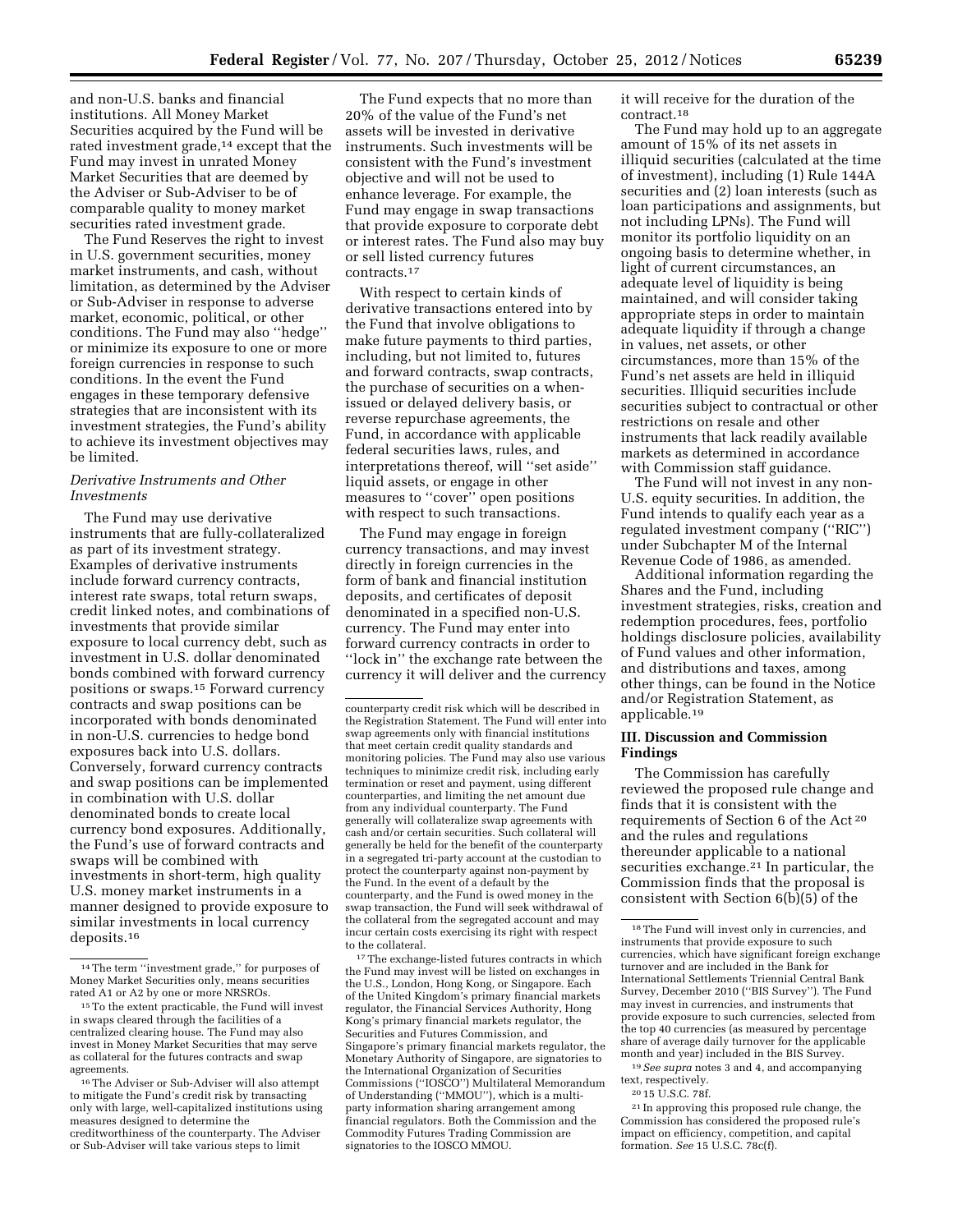Act,<sup>22</sup> which requires, among other things, that the Exchange's rules be designed to prevent fraudulent and manipulative acts and practices, to promote just and equitable principles of trade, to foster cooperation and coordination with persons engaged in facilitating transactions in securities, to remove impediments to and perfect the mechanism of a free and open market and a national market system, and, in general, to protect investors and the public interest. The Commission notes that the Fund and the Shares must comply with the requirements of Nasdaq Rule 5735 to be listed and traded on the Exchange.

The Commission finds that the proposal to list and trade the Shares on the Exchange is consistent with Section  $11A(a)(1)(C)(iii)$  of the Act,<sup>23</sup> which sets forth Congress' finding that it is in the public interest and appropriate for the protection of investors and the maintenance of fair and orderly markets to assure the availability to brokers, dealers, and investors of information with respect to quotations for, and transactions in, securities. Quotation and last-sale information for the Shares will be available via UTP Level 1, as well as Nasdaq proprietary quote and trade services. On each business day, before commencement of trading in Shares in the Regular Market Session 24 on the Exchange, the Trust will disclose on its Web site the identities and quantities of the portfolio of securities and other assets (''Disclosed Portfolio'') held by the Fund that will form the basis for the Fund's calculation of net asset value (''NAV'') at the end of the business day.25 The NAV of the Fund's Shares generally will be calculated once daily Monday through Friday as of the close of regular trading on the New York Stock Exchange, generally 4:00 p.m. Eastern time.26 Moreover, the Intraday

25The Disclosed Portfolio will include, as applicable, the names, quantity, percentage weighting, and market value of fixed income securities and other assets held by the Fund and the characteristics of such assets.

26Under accounting procedures to be followed by the Fund, trades made on the prior business day (''T'') will be booked and reflected in NAV on the current business day (''T+1''). Notwithstanding the foregoing, portfolio trades that are executed prior to the opening of the Exchange on any business day may be booked and reflected in NAV on such business day. Accordingly, the Fund will be able to disclose at the beginning of the business day the portfolio that will form the basis for the NAV calculation at the end of the business day.

Indicative Value, available on the NASDAQ OMX Information LLC proprietary index data service,27 will be based upon the current value for the components of the Disclosed Portfolio and will be updated and widely disseminated by one or more major market data vendors at least every 15 seconds during the Regular Market Session. During hours when the markets for local debt in the Fund's portfolio are closed, the Intraday Indicative Value will be updated at least every 15 seconds during the Regular Market Session to reflect currency exchange fluctuations. In addition, information regarding market price and trading volume of the Shares will be continually available on a real-time basis throughout the day on brokers' computer screens and other electronic services, and the previous day's closing price and trading volume information for the Shares will be published daily in the financial section of newspapers. Intra-day, executable price quotations on Global Corporate Debt, as well as derivative instruments, will be available from major broker-dealer firms. Intra-day price information is available through subscription services, such as Bloomberg and Thomson Reuters, which can be accessed by authorized participants and other investors. The Web site for the Fund will include a form of the prospectus for the Fund and additional data relating to NAV and other applicable quantitative information.

The Commission further believes that the proposal to list and trade the Shares is reasonably designed to promote fair disclosure of information that may be necessary to price the Shares appropriately and to prevent trading when a reasonable degree of transparency cannot be assured. The Commission notes that the Exchange will obtain a representation from the issuer of the Shares that the NAV per Share will be calculated daily and that the NAV and the Disclosed Portfolio will be made available to all market participants at the same time. In addition, the Exchange will halt trading in the Shares under the conditions specified in Nasdaq Rules 4120 and 4121. Trading may be halted because of market conditions or for reasons that, in the view of the Exchange, make trading

in the Shares inadvisable. These may include: (1) the extent to which trading is not occurring in the securities and/or the financial instruments comprising the Disclosed Portfolio of the Fund; or (2) whether other unusual conditions or circumstances detrimental to the maintenance of a fair and orderly market are present. Trading in the Shares also will be subject to Rule  $5735(d)(2)(D)$ , which sets forth circumstances under which Shares of the Fund may be halted. The Exchange will consider the suspension of trading in or removal from listing of the Shares if the Intraday Indicative Value is no longer calculated or available or the Disclosed Portfolio is not made available to all market participants at the same time.28 The Exchange represents that neither the Advisor nor the Sub-Adviser is affiliated with any broker-dealer.29 The Commission notes that the Reporting Authority that provides the Disclosed Portfolio must implement and maintain, or be subject to, procedures designed to prevent the use and dissemination of material, nonpublic information regarding the actual components of the portfolio.30 The Exchange states that trading of the Shares through Nasdaq will be subject to FINRA's surveillance procedures for derivative products, including Managed Fund Shares.31 The Exchange may obtain information via the Intermarket

29*See* Nasdaq Rule 5735(g), *supra* note 8 and accompanying text. The Commission notes that an investment adviser to an open-end fund is required to be registered under the Investment Advisers Act of 1940 (''Advisers Act''). As a result, the Adviser and Sub-Adviser and their related personnel are subject to the provisions of Rule 204A–1 under the Advisers Act relating to codes of ethics. This Rule requires investment advisers to adopt a code of ethics that reflects the fiduciary nature of the relationship to clients as well as compliance with other applicable securities laws. Accordingly, procedures designed to prevent the communication and misuse of non-public information by an investment adviser must be consistent with Rule 204A–1 under the Advisers Act. In addition, Rule 206(4)–7 under the Advisers Act makes it unlawful for an investment adviser to provide investment advice to clients unless such investment adviser has (i) adopted and implemented written policies and procedures reasonably designed to prevent violation, by the investment adviser and its supervised persons, of the Advisers Act and the Commission rules adopted thereunder; (ii) implemented, at a minimum, an annual review regarding the adequacy of the policies and procedures established pursuant to subparagraph (i) above and the effectiveness of their implementation; and (iii) designated an individual (who is a supervised person) responsible for administering the policies and procedures adopted under subparagraph (i) above.

30*See* Nasdaq Rule 5735(d)(2)(B)(ii).

 $\rm ^{31}$  The Exchange states that FINRA surveils trading on Nasdaq pursuant to a regulatory services agreement. Nasdaq is responsible for FINRA's performance under this regulatory services agreement.

<sup>22</sup> 15 U.S.C. 78f(b)(5).

<sup>23</sup> 15 U.S.C. 78k–1(a)(1)(C)(iii).

<sup>24</sup>*See* Nasdaq Rule 4120(b)(4) (describing the three trading sessions on the Exchange: (1) Pre-Market Session from 7:00 a.m. to 9:30 a.m.; (2) Regular Market Session from 9:30 a.m. to 4:00 p.m. or 4:15 p.m.; and (3) Post-Market Session from 4:00 p.m. or 4:15 p.m. to 8:00 p.m.).

<sup>27</sup>Currently, the NASDAQ OMX Global Index Data Service (''GIDS'') is the NASDAQ OMX global index data feed service, offering real-time updates, daily summary messages, and access to widely followed indexes and ETFs. GIDS provides investment professionals with the daily and historical information needed to track or trade NASDAQ OMX indexes, listed ETFs, or third-party partner indexes and ETFs.

<sup>28</sup>*See* Nasdaq Rule 5735(d)(2)(C)(ii).